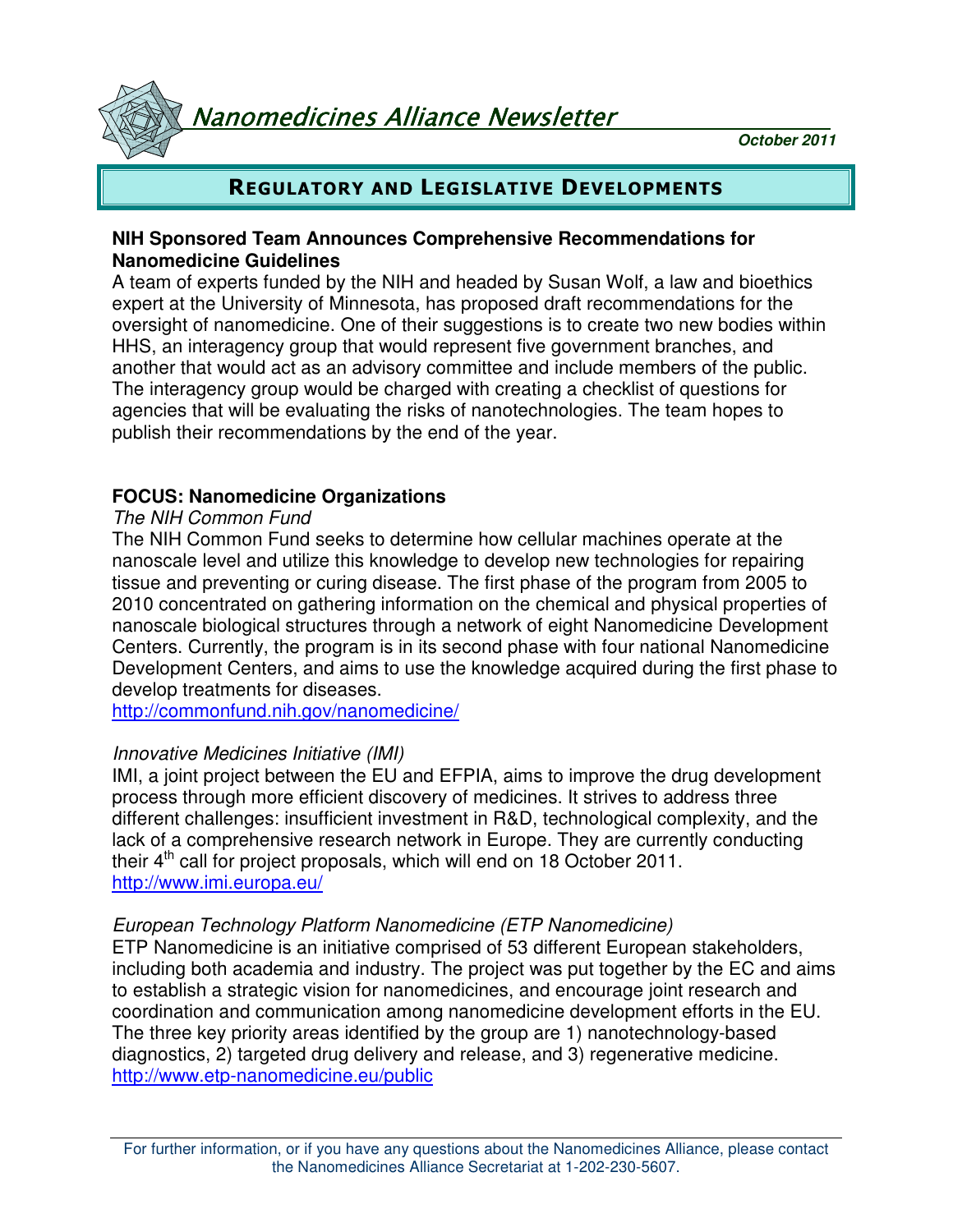European Foundation for Clinical Nanomedicine (CLINAM)

CLINAM is a non-profit organisation that strives to advance prevention, diagnosis, and therapy through nanomedicines. It promotes clinical research and interaction amongst various stakeholders of nanomedicines, such as clinicians, researchers, and the public. Currently, the organisation is working on establishing the International Translational Laboratory for Nanomedicine (INTRALAB-N) in Basel, Switzerland to facilitate innovation through Europe. The project will be in joint cooperation with five European universities.

http://www.clinam.org/

## REVIEWS AND OTHER PUBLICATIONS OF INTEREST

- 1. **Nature Nanotechnology** made several key articles and reviews accessible free of charge through the end of 2011. http://www.nature.com/nnano/focus/highlights/index.html?WT.mc\_id=NM1110CT010
- 2. A collection of populirized descriptions of nanotechnology-enabled medical innovations: http://medgadget.com/nanomedicine. In addition, 'five recent breakthroughs' in nanomedicines are posted on the Scientific American blog at http://blogs.scientificamerican.com/guest-blog/2011/09/30/the-smallest-revolutionfive-recent-breakthroughs-in-nanomedicine/
- 3. **Cancer-Targeted Optical Imaging with Fluorescent Zinc Oxide Nanowires.**  Nano Letters, 14 September 2011, Hao Hong, Jian Shi, Yunan Yang, Yin Zhang, Jonathan W. Engle, Robert J. Nickles, Xudong Wang, and Weibo Cai. http://pubs.acs.org/doi/abs/10.1021/nl201782m
- 4. **The Use of Myristic Acid as a Ligand of Polyethylenimine/DNA Nanoparticles for Targeted Gene Therapy of Glioblastoma**. Nanotechnology, 28 October 2011, Vol. 22, No. 43. Jin Li, Bing Gu, Qinggang Meng, Zhiqiang Yan, Huile Gao, Xishan Chen, Xiangkun Yang, and Weiyue Lu. http://iopscience.iop.org/0957- 4484/22/43/435101
- 5. **Review: Bioconjugated Quantum Dots as Fluorescent Probes for Biomedical Imaging** Journal of Nanoscience and Nanotechnology, September 2011, Vol. 11, No. 9. Zong-Huan Li, Jun Peng, and Hong-Lei Chen, pp.7521-7536. http://www.aspbs.com/jnn/
- 6. **Review: From Serendipity to Mitochonodria-Targeted Nanocarriers**. Pharmaceutical Research, November 2011, Vol. 28 No. 11. Vokmar Weissig. http://www.pharmagateway.net/ArticlePage.aspx?DOI=10.1007/s11095-011-0556-9
- 7. **Superior Neuroprotective Effects of Cerebrolysin in Heat Stroke Following Chronic Intoxication of Cu or Ag Engineered Nanoparticles. A Comparative**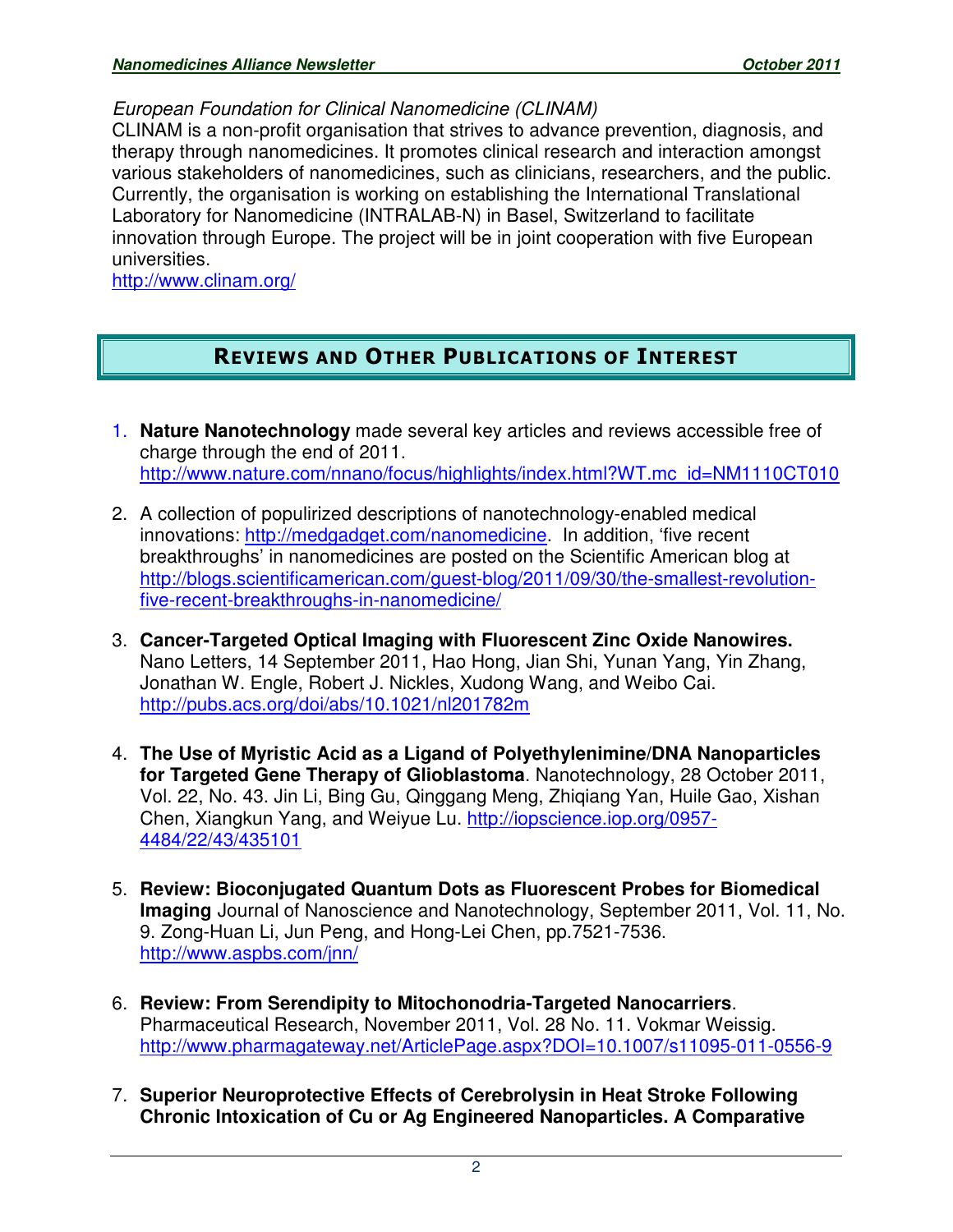**Study with Other Neuroprotective Agents Using Biochemical and Morphological Approaches in the Rat.** Journal of Nanoscience and Nanotechnology, September 2011, Vol. 11, No. 9, pp 7549-7569. Hari Shanker Sharma, Dafin Fior Muresanu, Ranjana Patnaik, Adina Dora Stan, Vitalie Vacaras, Laura Perju-Dumbrava, Badisor Alexandru, Anca Buzoianu, Iulian Opincariu, Preeti Kumaran Menon, and Aruna Sharma. http://www.aspbs.com/jnn/

8. **Nanotechnologies for Alzheimer's Disease: Diagnosis, Therapy, and Safety Issues.** Nanotechnology, Biology, and Medicine, October 2011, Vol. 7, No.5, pp. 521-540. Davide Brambilla, Benjamin Le Droumaquet, Julien Nicolas, S. Hossein Hashemi, Lin-Ping Wu, S. Moein Moghimi, Patrick Couvreur, Karine Andrieux. http://www.nanomedjournal.com/article/S1549-9634(11)00105-5/abstract

## CONFERENCES AND WORKSHOPS

## **International Symposium on Scanning Probe Microscopy & Optical Tweezers in Life Sciences**

October 5-6, 2011, Berlin, Germany

- Microscopy for biological systems
- Nanomedicine applications
- Biophotonics and nanotechnology

http://www.nanobioviews.net/spm-optical-tweezers.html

## **Nanoscale Bioceramics in Healthcare and High Performance Ceramics**

October 12-13, 2011, Stoke-on-Trent, Staffordshire, UK

- Hosted by Institute of Nanotechnology and CERAM
- Focus on application of bioactive glass and ceramics to orthopaedics, regenerative medicine, dentistry, biosensing, controlled drug release, high performance coatings, and functionalized biomaterials.

http://www.nano.org.uk/events/ion-events

## **NanoDDS 2011**

October 15-16, 2011, Salt Lake City, UT

- Advanced nanomaterials
- **Theranostics**
- Drug delivery
- Translational nanomedicine

http://www.nanoinstitute.utah.edu/portal/site/nanoinstitute/menuitem.bd784eb820e465c65b2c5b69c1e91 6b9/?vgnextoid=f5295a86d2a96210VgnVCM1000001c9e619bRCRD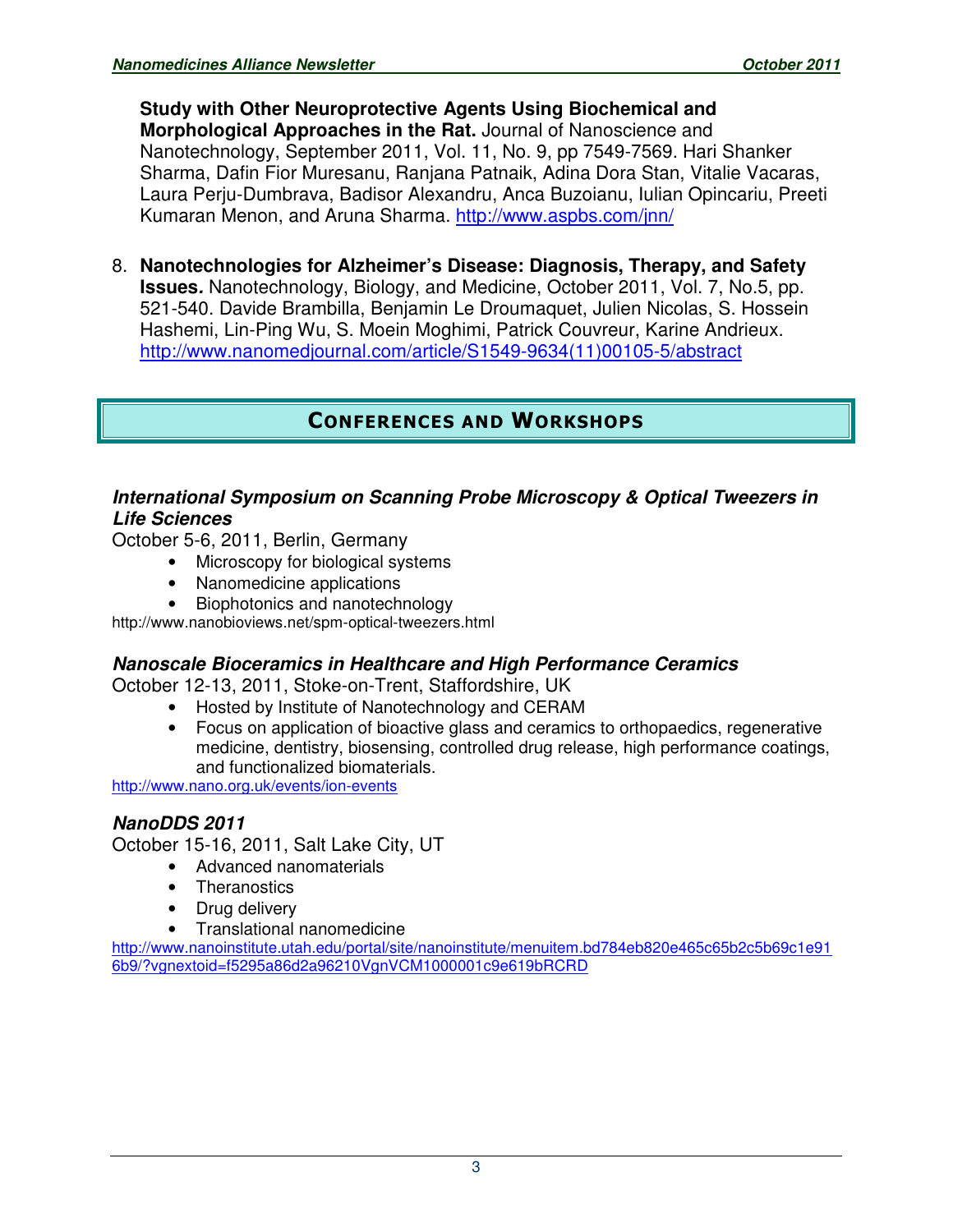#### **International Symposium on Bioelectronics and Bioinformatics**

November 3-5, 2011, Suzhou, China

- Biomedical engineering
- Nano and micro electronics
- E-health
- Bioinformatics
- Bio-signal processing

http://isbb2011.wmah.org/index.html

#### **NanoMedicine – 2011**

November 3 – 5, 2011, Shenzhen, China

- Breaking Research of Nanomedicines
- Versatile Nanotech and Nanomaterials in Biomedicine
- Nanodevices and Diagnostic
- Nanomedicine Targeting Major Diseases
- Regenerative Nanomedicine
- Culturing Public Environment for Healthy Growth

http://www.bitconferences.com/NanoMedicine2011/

## **Third Annual Conference of the American Society for Nanomedicine**

November 9-11, 2011, Rockville, MD

- Novel Nanobiomedical Applications
- Multifunctional Nanoplatforms
- Vision for Nanomedicine Advancement
- Nanomedicine Safety, Characterization and FDA Regulation
- Molecular Imaging in Nanomedicine
- Nanotechnology-based—Targeted Delivery of Therapeutics/Imaging Contrast Agents
- Diagnostics/Treatment: Image-guided Targeted Delivery
- Nanoinformatics: Ontology, nano-TAB, caNanoLab, nanoHUB
- Recent Clinical Applications of Nanomedicine: Diagnosis, Treatment, and Prevention

#### **IEEE International Conference on Nano/Molecular Medicine and Engineering**

November 9-12, 2011, Jeju, South Korea

- Nano and molecular technologies in medical diagnosis and therapy
- Nanotechnology in drug delivery
- Biomedical imaging
- Nano and molecular technologies in medical diagnosis and therapy
- Nano-technology in drug delivery
- Biochips and Bio-MEMS
- Biomechatronics
- Biological interface
- Cell at the nanoscale
- Frontiers in nanobiotechnology

#### **BioNanoTox and Applications International Research Conference**

November 10-14, 2011, Mobile, AL

- Multidisciplinary focus on biology, nanotechnology, and toxicology
- Joint research between nanomaterials and biological systems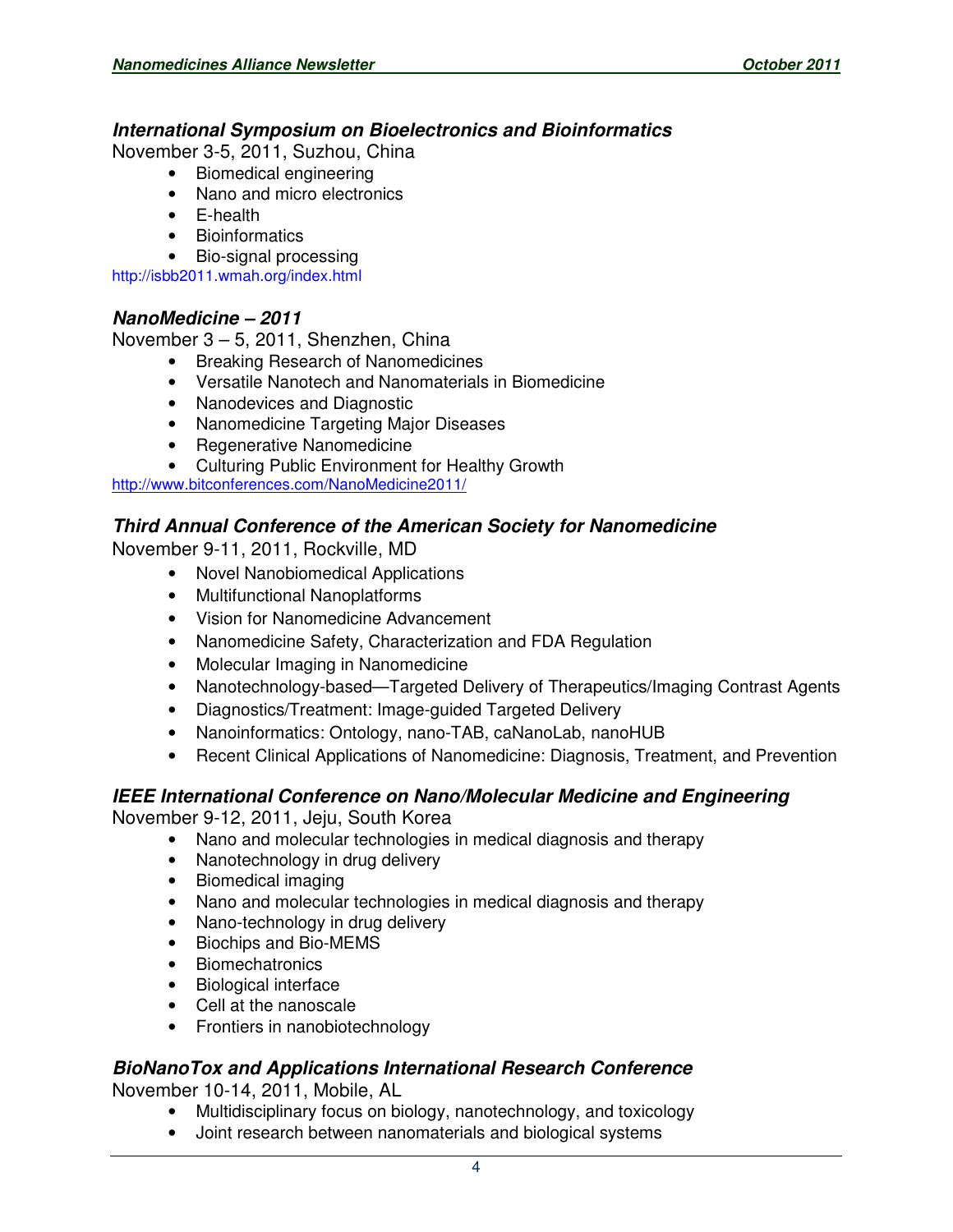http://sites.google.com/site/bntconference/

## **International Conference on Biomedical Engineering**

December 10-12, 2011, Manipal Karnataka, India

• Medical applications of nanotechnology one of focus areas http://uic.manipal.edu/icbme/#contact

**International Conference on Nanotechnology and Biosensors**

December 28-30, 2011, Dubai, UAE

• Aims to foster cross-pollination between nanotechnology and biosensors http://www.icnb.org/index.htm

## **Bionanotechnology III: From Biomolecular Assembly to Applications**

January 4-6, 2012, Cambridge, UK

- Large natural and designed assemblies
- Single-molecule studies
- Nanomaterials and devices in vitro
- Nanomaterials and devices in vivo
- Biomolecular self-assembly

http://www.biochemistry.org/Conferences/AllConferences/tabid/379/View/Conference/MeetingNo/SA121/ Default.aspx

## **Nano Health**

January 15-16, 2012, Egypt, Cairo

- To address the future of nanotechnology, potential risks and regulatory issues
- New frontiers in drug delivery and therapeutics
- New frontiers in imaging and diagnosis
- Nanotechnology and the developing world
- Roadmapping new technologies
- Novel medical materials and products

http://www.clocate.com/conference/Nano-Health-2012/13170

#### **IEEE International Conference on Nano/Micro Engineered and Molecular Systems**

March 5-8, 2012, Kyoto, Japan

- Nanophotonics
- Nanomaterials
- Carbon nanotube based devices and systems
- Nanoscale robotics, assembly, and automation
- Molecular sensors, actuators, and systems
- Integration of MEMS/NEMS with molecular sensors/actuators
- Microfluidics and nanofluidics
- Micro and nano heat transfer
- Nanobiology, nano-bio-informatics, nanomedicine
- Micro and nano fabrication
- Micro/nano sensors and actuators
- Micro/nanoelectromechanical systems

http://www.ieee-nems.org/2012/general\_info/introduction/

**The Joint European Summit for Clinical Nanomedicine 2012 (CLINAM 2012)** May 7-9, 2012, Basel, Switzerland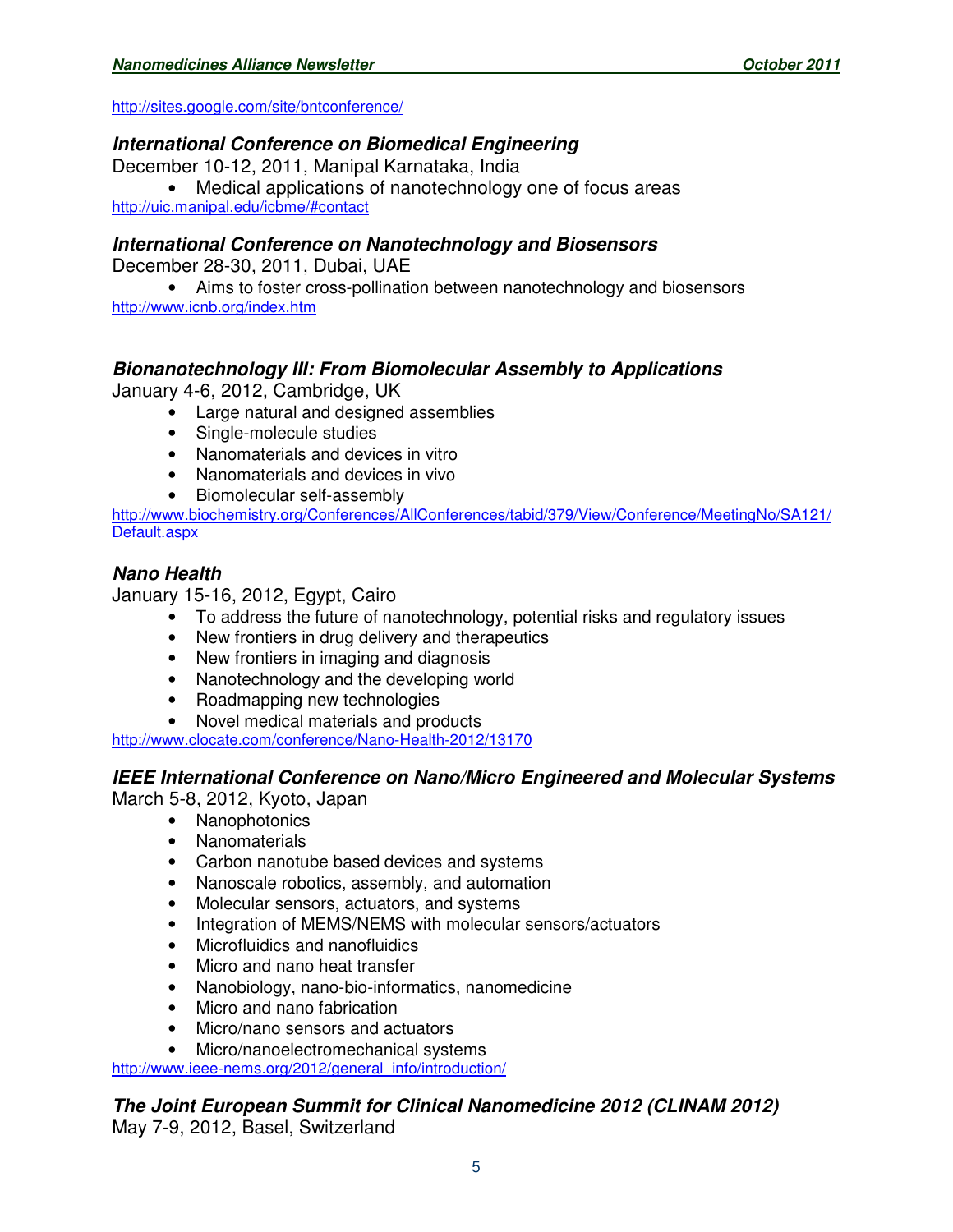- Bringing together nanoscience and biomedical/clinical knowledge
- Clinical trials for nanomedicines
- Challenges in regulation, toxicology, ethics, and sustainability
- Transition pathway from research to industrial products

Strategic instruments in nanomedicines for the next decade http://www.clinam.org/conference.html

# **77th Prague Meetings on Macromolecules: Polymers in Medicine**

July 8-12, 2012, Prague, Czech Republic

- Polymers for Nanomedicine
- Stimuli responsive polymers
- Polymers for Advanced Drug Delivery
- Polymers for Biomedical Applications
- Biomaterials for Tissue Engineering

http://www.imc.cas.cz/sympo/pmm2012/

## **European Congress of Molecular Spectroscopy**

August 26-31, 2012, Cluj-Napoca, Romania

- Spectroscopic methods and techniques
- Computational and theoretical approaches for the investigation of structure, dynamics, and properties of molecular systems

http://www.nanowerk.com/nanotechnology-event.php?eventid=3484

# REFERENCE SECTION

#### **Nano Organizations**

- National Center for Toxicological Research (NCTR): http://www.fda.gov/AboutFDA/CentersOffices/NCTR/default.htm
- National Nanotechnology Initiative (NNI): http://www.nano.gov/
- Nano Science and Technology Consortium (NSTC): http://www.nstc.in/
- Nano Science and Technology Institute (NSTI): http://www.nsti.org/
- The Nanotechnology Institute (NTI): http://nanotechinstitute.org/

#### **Nano Journals**

- American Chemical Society -- Nano Letters: http://pubs.acs.org/journal/nalefd
- Institute of Physics Nanotechnology: http://iopscience.iop.org/0957-4484/
- Journal of Nanoscience and Nanotechnology: http://www.aspbs.com/jnn/
- NanoTrends A Journal of Nanotechnology and its Applications: http://www.nstc.in/journal/default.aspx
- BCC Research -- Nanotechnology Reports: http://www.bccresearch.com/index/category/code/nanotechnology
- Nanomedicine: Nanotechnology, Biology, and Medicine: http://www.nanomedjournal.com/home
- Nanomedicine: http://www.futuremedicine.com/page/about.jsp
- Nature Nanotechnology: http://www.nature.com/nnano/focus/highlights/index.html?WT.mc\_id=NM1110CT010